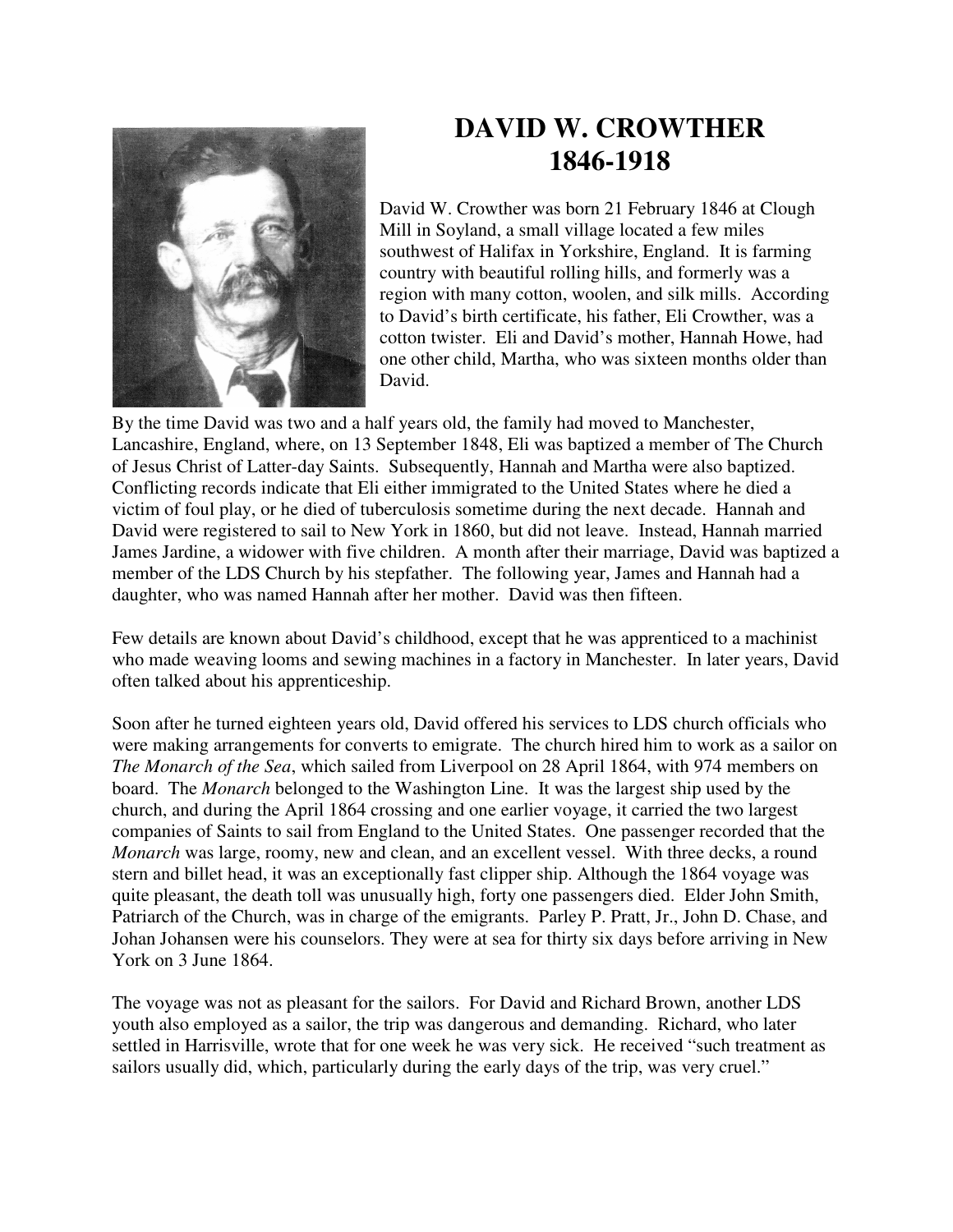As part of his duties, David had to climb the masts and rigging, setting the sails to take best advantage of the wind. David often thought he would be blown into the sea as he clung to ropes high above the deck while being buffeted by stiff winds. He had grim evidence of what his fate would be should he fall because one night another sailor fell into the sea. Lost in the dark among the high, rolling waves, no attempt was made to rescue him. In later years, David's children had a favorite song that he sang to them as they gathered around his knees. The lyrics told of a sailor who died at sea, was wrapped in a sheet of canvas, and thrown overboard.

After arriving in New York City, David traveled in company with the LDS Saints across country until they were able to take a steamboat up the Missouri River. They made good progress until the boat struck a sand bank, delaying their passage. Once the boat was freed, they were able to continue on to Wyoming, Nebraska. At an organizational meeting in Nebraska, David and Richard were hired to drive a team of oxen across the plains. The company was not scheduled to leave for several weeks, which gave David time to learn how to handle a team. In the dry, hot weather of the plains, however, David suffered a severe sun stroke that made it impossible for him to journey to Salt Lake with the company. A family by the name of Wells cared for David and nursed him back to health. It was a kindness that David never forgot. He often expressed his gratitude for how well the family treated him during his illness.

As soon as he was fit enough to travel, David joined the Joseph S. Rawlins Company, which had 400 people and 63 wagons. They left Nebraska on 15 July 1864. Although it was not a handcart company, David had no wagon, so he pulled a handcart from Nebraska to Utah. The company endured many hardships, and had to be constantly on their guard against hostile Indians. They arrived in the Salt Lake Valley on 20 September 1864, where the *Deseret News* published a roster of their company and reported that all were well.

The company that David had originally planned to travel with did not fare as well. Richard Brown had hired on for twenty dollars a month with a man who had six teams. After a month the wagon train split up due to strife among the participants. The man who hired Richard turned back. Richard refused to go back with him, but the other company members continued to quarrel, and eventually each went their own way. Richard left on his own and walked 40 to 50 miles before he found refuge at an isolated ranch. He was invited to stay and work at the ranch, which he did until miraculously reunited with his family who were traveling with the Rawlins Company, along with David.

After a brief stay in Salt Lake City, David moved to Ogden where the Brown family had settled. He lived with George Lake and worked for a Mr. Shill for one year. As payment he received some grain, a cow, and a yoke of oxen. He donated the oxen to the LDS Church as tithing to help bring emigrants to the valley. He also helped guard the tiny settlement from Indians.

In 1869, the railroads were competing to lay as much track across Utah as possible to complete the Transcontinental Railroad. David worked on the segment of track at the mouth of Echo Canyon. When Leland Stanford drove the Golden Spike at Promontory Point, David was among the onlookers, and was standing on the same rail as Stanford in the famous picture memorializing the event. According to *Pioneers and Prominent Men of Utah,* David worked on the Utah Northern Railroad until 1882.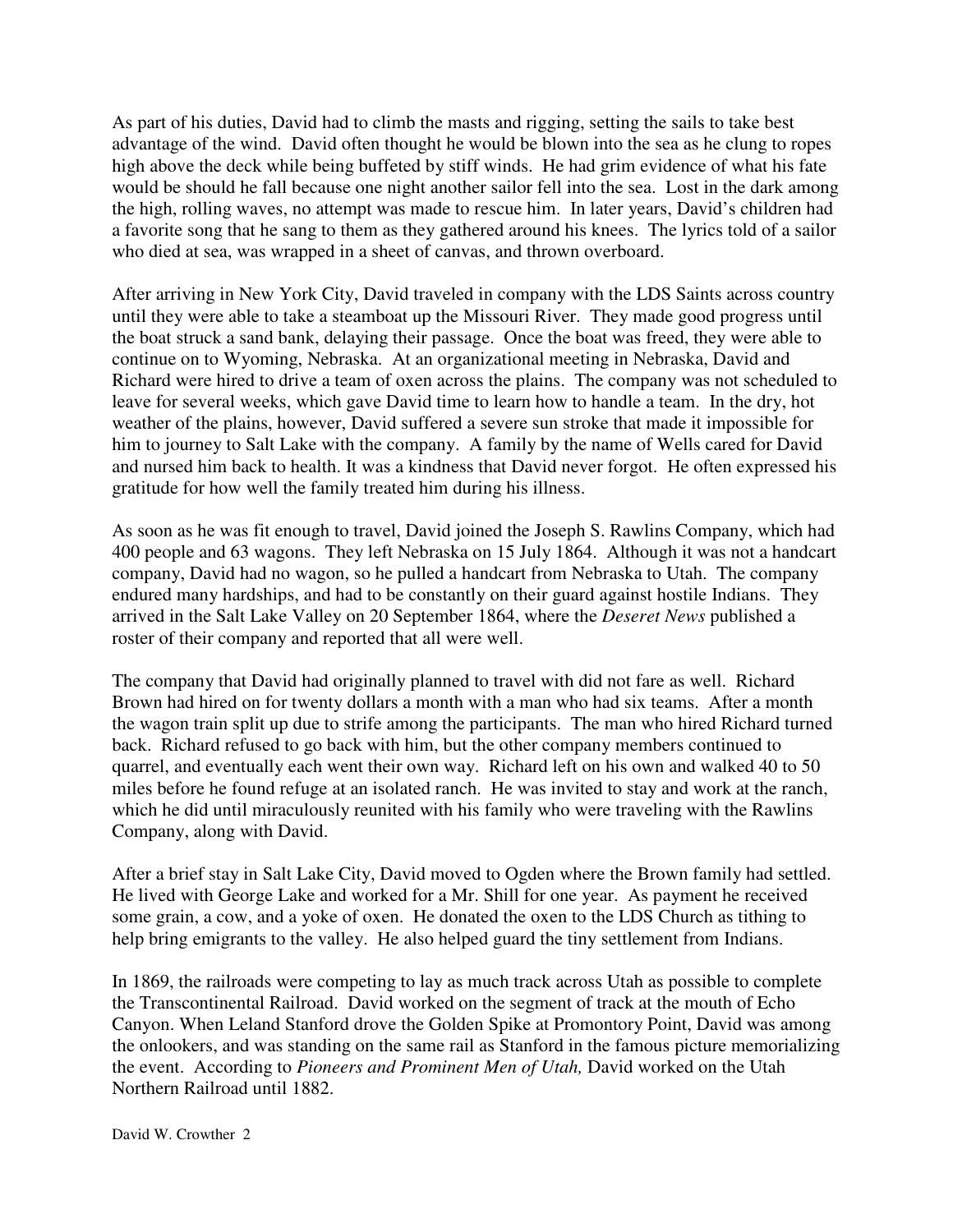In the summer of 1869, five years after he arrived in Utah, David met Anna Louisa Josephine Hultgren, a recent emigrant from Sweden. They married on 16 November 1869, and bought a cabin (located on the west of Wall Avenue on 2nd Street) in the Fort Bingham area. While living on  $2<sup>nd</sup>$  Street, a small pox epidemic broke out. The small pox inoculation did not exist, and many were dying. It is said that David took a scab from a small pox patient, injected it into a cow's teat, and when the serum worked on the cow, David vaccinated himself. It was the first such vaccination in the city of Ogden. With this protection, he proceeded to nurse the sick, and to wash and lay away the dead, including Richard Brown's wife who died in June 1877. To avoid exposing his family, David slept in his granary. Before going into the house with his family, he bathed and changed his clothes. Neither David nor his family contracted smallpox.

After purchasing two other cabins in Harrisville, David and Josephine bought their final home. It was a two room adobe house at 955 North Harrisville Road on 15 acres of land. There, the last of their five children was born. They raised six daughters and three sons to adulthood. Another son and daughter died at birth. Their surviving children were Annie (Dinsdale) (1871), Alice (Cowles) 1973, Clara (Smout) 1875, Walter (1879), Adella (Yearsley) 1882, Albert (1885), May (Wangsgard) 1887, Ethel (Williams) 1892), and William (1894).

In 1867, David's mother Hannah and his step-father James Jardine, emigrated to America along with their daughter, Hannah, and James's two young daughters, Annie and Eve. (David's sister, Martha, stayed in England. She married William Flitcroft and died of tuberculosis at the age of 30.) After visiting friends and family in Massachusetts and Pennsylvania, and visiting David in Utah, James and Hannah settled in Cherry Creek, Idaho, where James's sons, William and James Jr., had built a cabin for them. William and James, Jr., had emigrated shortly after David. William later had a son, William M. Jardine, who became the Secretary of Agriculture under President Calvin Coolidge.

David and his young family often traveled by covered wagon to Malad, Idaho, to visit his mother and her new family. It was a three-day trip each direction, but David was very close to his mother, half sister, and step brothers. He continued to visit the family even after his mother died in 1884.

Following his work on the railroad, David worked as the Harrisville Road Supervisor for many years. He was responsible for maintaining the road between Harrisville and Ogden. However, most of his income came from farming. He raised a few steers, horses, chickens, pigs and other farm animals, and milked a few cows. He raised grain and hay as well as a large garden to help feed his family.

David had a slight build, but was strong and hard working. He had dark wavy hair that his daughters liked to comb. When May and Ethel were young they would quarrel over who got to climb on his lap and comb his beautiful hair. He was a loving father, but strict. His children obeyed him without argument. He was also a staunch Republican and often sat under the apple tree on the southeast side of the house, engaged in long friendly chats about politics with George Yearsley.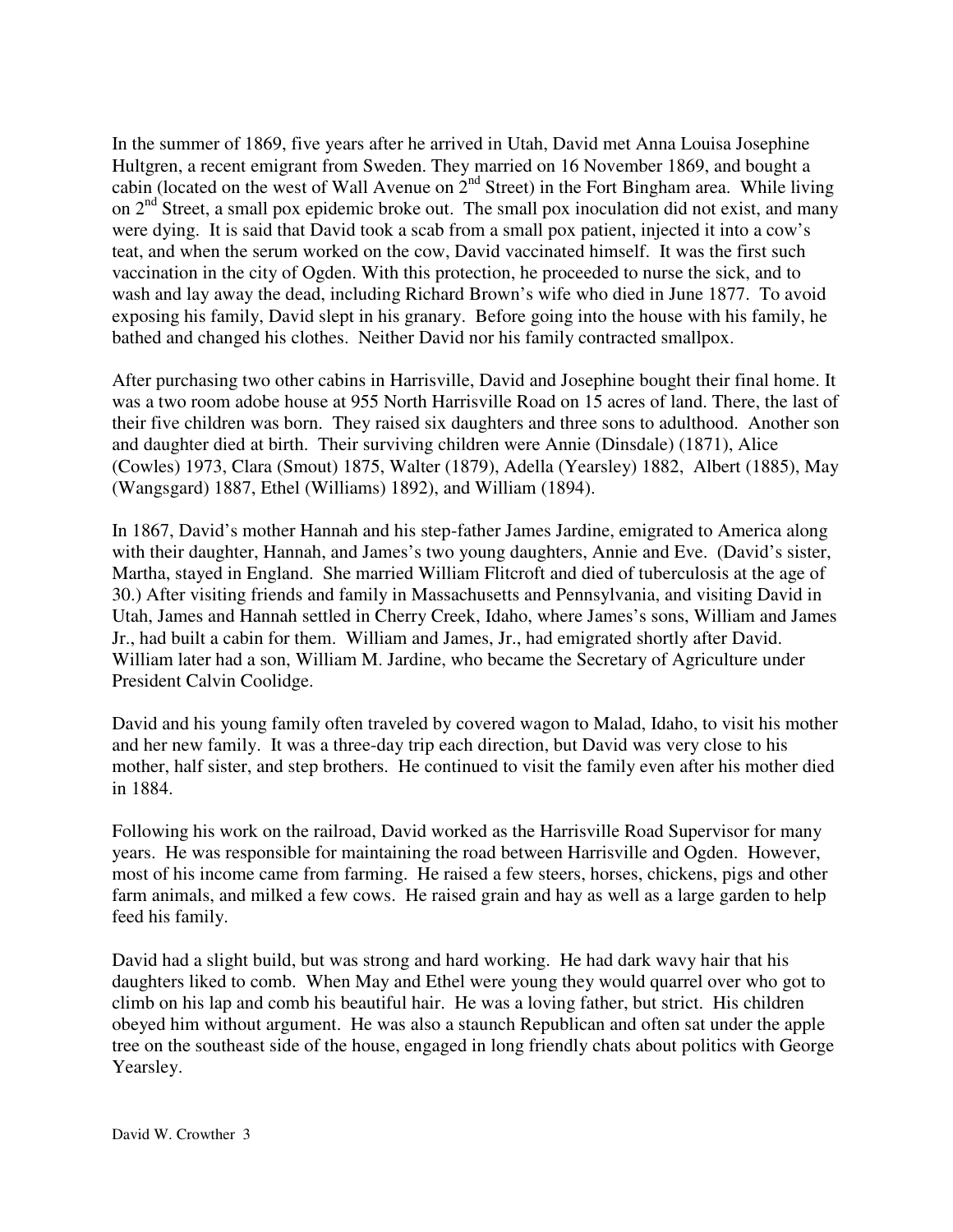David and Josephine continued to live in their small comfortable home after their children married and moved away. As David grew older, his health did not permit him to continue to farm. He sometimes went into Ogden to sit in the shade of city park and visit with old friends.

In their last years, David and Josephine were cared for by their children. David suffered from diabetes, for which there was no insulin or other treatment available. He was bed fast for a long time. Most of the time, David stayed with his youngest son, William, who lived next door to him and who had fewer children than Albert, but William and Albert took turns caring for him. They also took turns working at the Cream O' Weber Dairy and dividing their wages in order to provide for their own families while caring for their father.

David suffered a great deal before he died on 8 September 1918, at the age of seventy two years. His family was relieved that he no longer had to suffer. After funeral services in the Harrisville Chapel, David was buried in the Ogden City Cemetery. He was survived by Josephine and his nine living children. Four and a half years later, Josephine died and was buried beside him.

## **SOURCE:**

Painter, Eleanor Crowther. Family Documents.

Wheeler, LeAnn Painter. *David W. Crowther*. Compiled from documents in possession of Eleanor Crowther Painter. Unpublished manuscript. 2012.